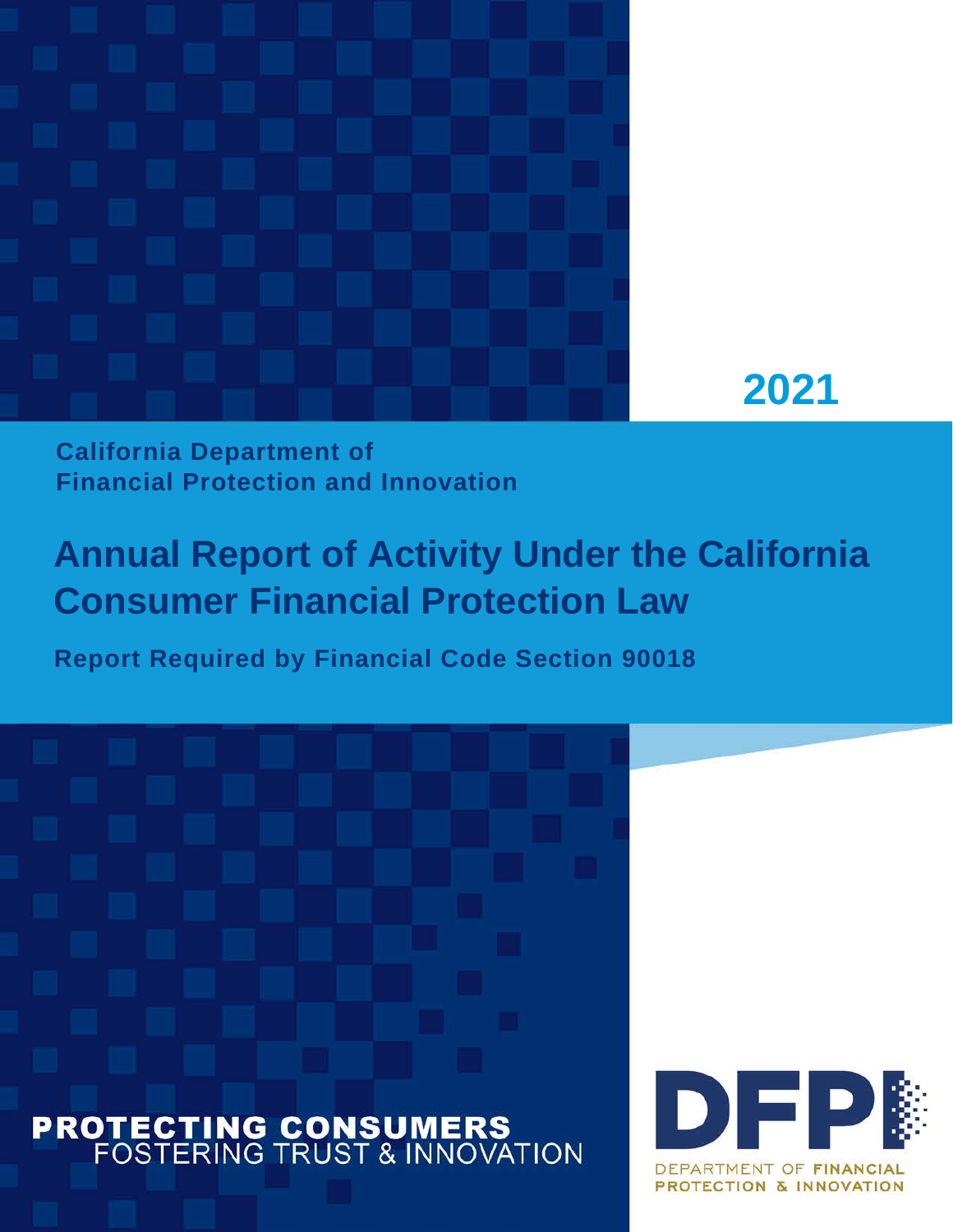

#### **Gavin G. Newsom, Governor**

# **Lourdes M. Castro Ramírez, Secretary**

Business, Consumer Services and Housing Agency

**Clothilde V. Hewlett, Commissioner** Department of Financial Protection and Innovation

# **Suzanne Martindale, Senior Deputy Commissioner**

Division of Consumer Financial Protection

Published March 2022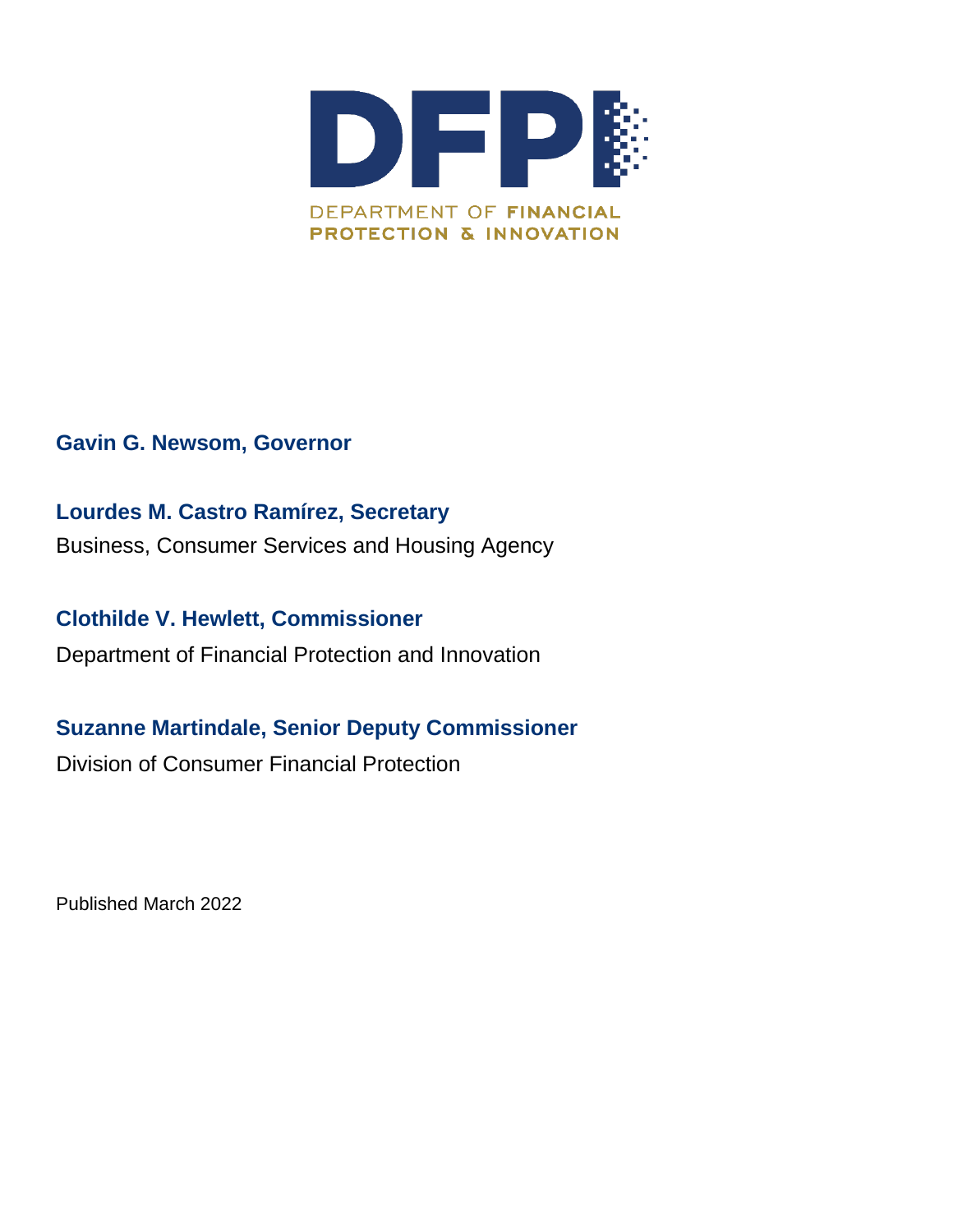# **TABLE OF CONTENTS**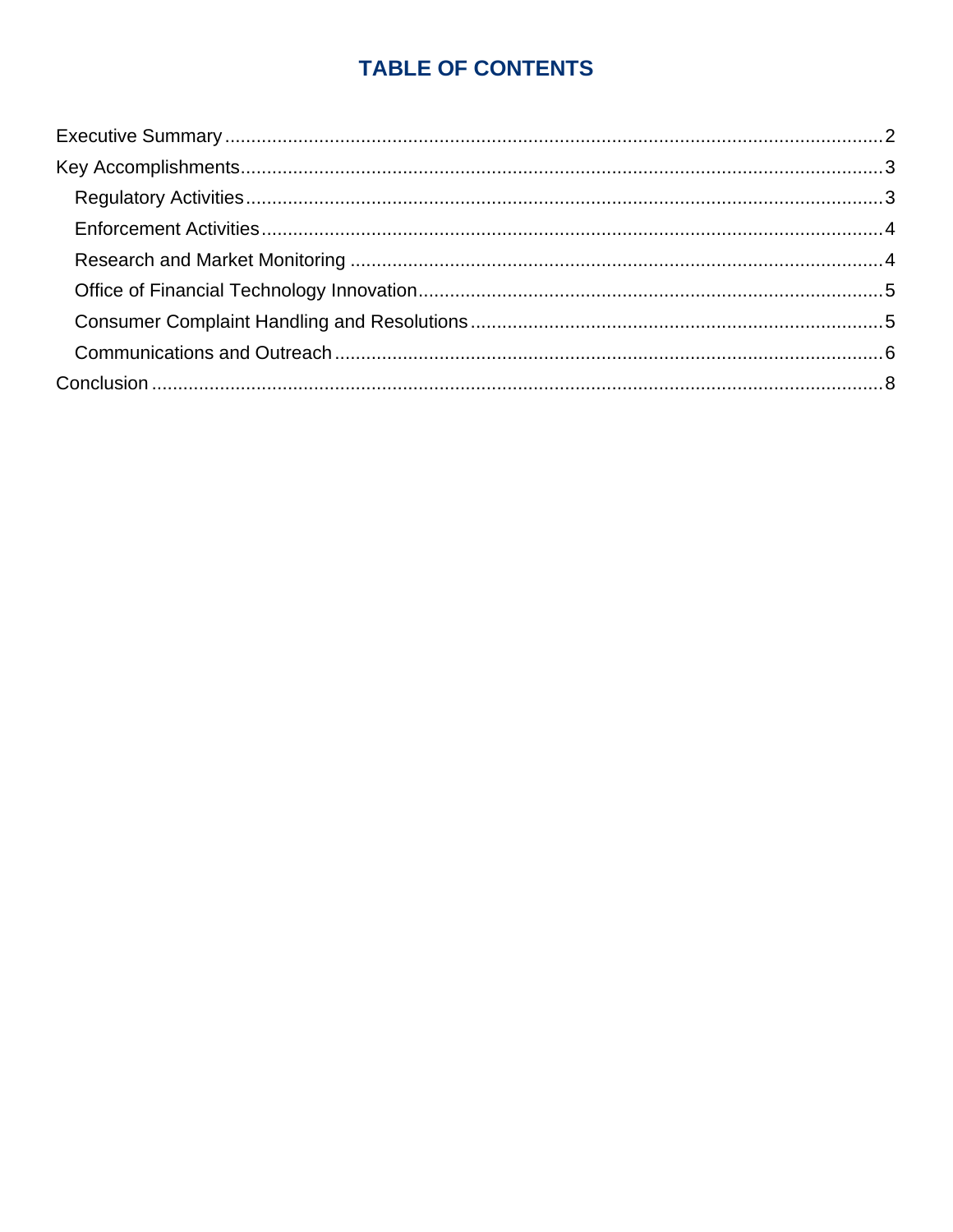

March 8, 2022

The Department of Financial Protection and Innovation (DFPI) is pleased to publish its 2021 Annual Report of Activity Under the California Consumer Financial Protection Law (CCFPL) as required by Financial Code Section 90018. The DFPI is required to prepare and publish to its website an annual report detailing actions taken during the prior year under the CCFPL, including but not limited to rulemaking, enforcement, oversight, consumer complaints and resolutions, education and research, and the activities of the Office of Financial Technology Innovation.

The CCFPL gives the DFPI expanded authority and resources to advance its dual mission to protect consumers and foster responsible innovation. The CCFPL enables the DFPI to stop predatory business practices, spur responsible innovation by clarifying regulatory expectations for emerging financial products and services, oversee financial activity previously unregulated by the Department, keep up with emerging financial trends, and increase public outreach and education to vulnerable populations.

The law created a new Consumer Financial Protection Division, Office of Financial Technology Innovation, and an Office of the Ombuds. The new Consumer Financial Protection Division now has the authority to supervise and register financial service providers previously unregulated by the DFPI, help conduct targeted outreach to communities historically underserved throughout the state and have a market monitoring and research arm to keep up with consumer trends. The Office of Financial Technology Innovation provides early guidance to entrepreneurs developing financial products and services in California to spur job creation and safeguard consumers. The Office of the Ombuds provides an impartial review of complaints and resolutions with a goal to improve and streamline department operations.

The CCFPL was signed by Governor Gavin Newsom in September 2020 and the first implementation funds were released in October 2020. The law was enacted in Assembly Bill 1864, which was authored by Assemblywoman Monique Limón, D-Santa Barbara. This report includes CCFPL-related implementation activities by the Department since the law's inception. Data and statistics provided in this report are based on the January 1, 2021, through December 31, 2021, calendar year reporting cycle.

I hope you find the report informative and useful. Please do not hesitate to contact our Deputy Commissioner of Legislation, Nicole Hisatomi, with questions or concerns. She can be reached at (916) 539-0181 or at [Nicole.Hisatomi@dfpi.ca.gov.](mailto:Nicole.Hisatomi@dfpi.ca.gov) The report also can be found on the DFPI website at [www.dfpi.ca.gov.](http://www.dfpi.ca.gov/)

Sincerely,

Clothilde V. Hewlett Commissioner Department of Financial Protection and Innovation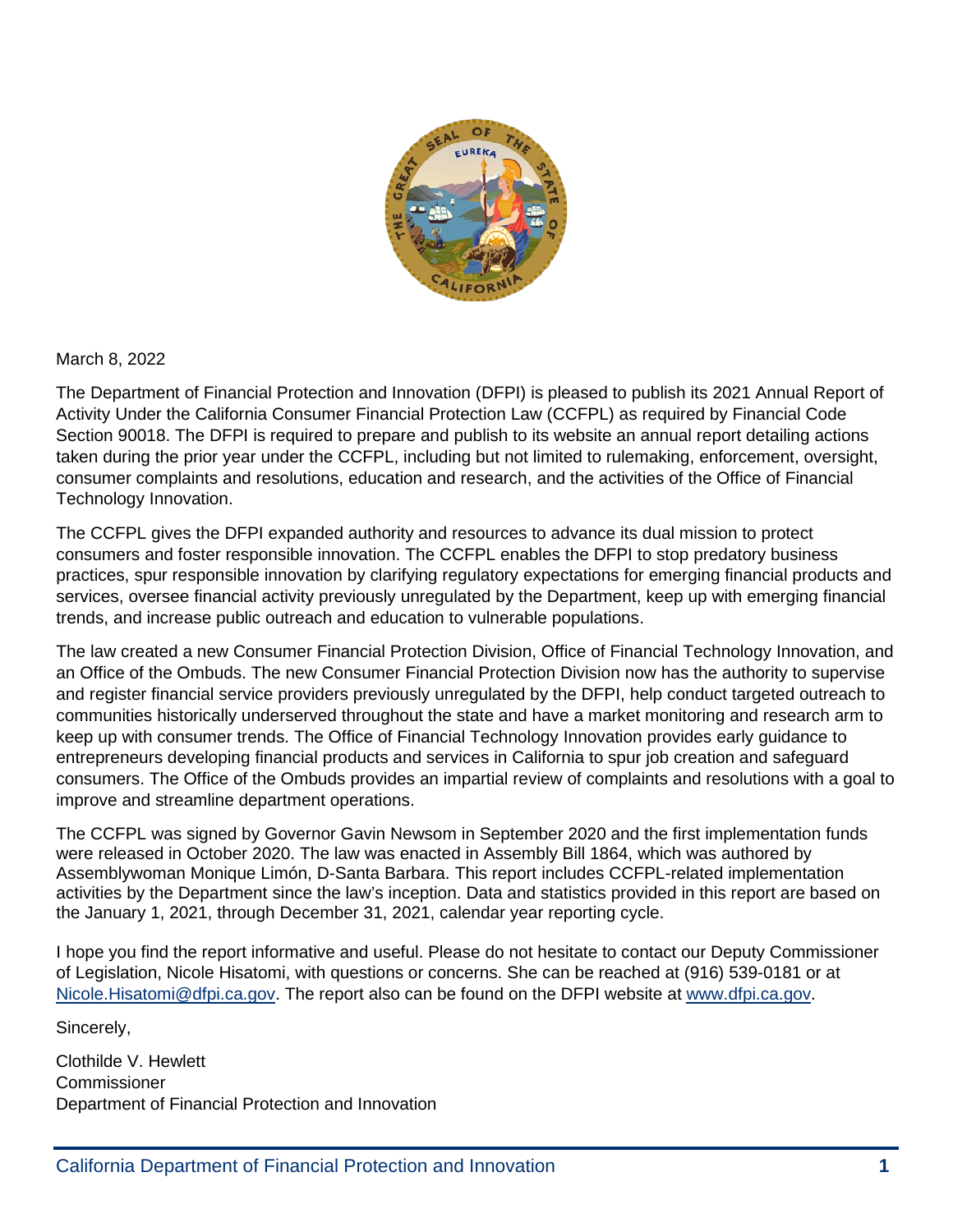## **EXECUTIVE SUMMARY**

<span id="page-4-0"></span>The Department of Financial Protection and Innovation (DFPI), formerly the Department of Business Oversight, protects consumers and fosters trust by regulating companies and individuals offering financial products. In 2020, the Legislature passed AB 1864 (Limón), the California Consumer Financial Protection Law (CCFPL). Identifying gaps in consumer protection due to strict definitions in existing licensing laws, this new law provides the DFPI with the appropriate authority to oversee financial products and services previously unregulated by the DFPI. The annual report and data presented in this report is unaudited and covers activities related to the CCFPL in the calendar year 2021.

The CCFPL was a major reform to the former Department of Business Oversight, changing the Department's name to better characterize its mission. The new consumer protection law expanded the DFPI's oversight of financial services and products in California and clearly established its authority to investigate and sanction unlawful, unfair, deceptive, or abusive acts and practices (UDAAP) in the financial services marketplace.

The DFPI takes its new regulatory mandate seriously and will build on the successes of its first year by continuing to take enforcement action against companies violating the CCFPL, growing its targeted outreach to historically underserved communities, increasing consumer awareness through statewide communications, handling and resolving increased consumer complaint volume, regularly engaging with external stakeholders, and increasing regulatory efforts that better protect consumers and foster financial responsible innovation.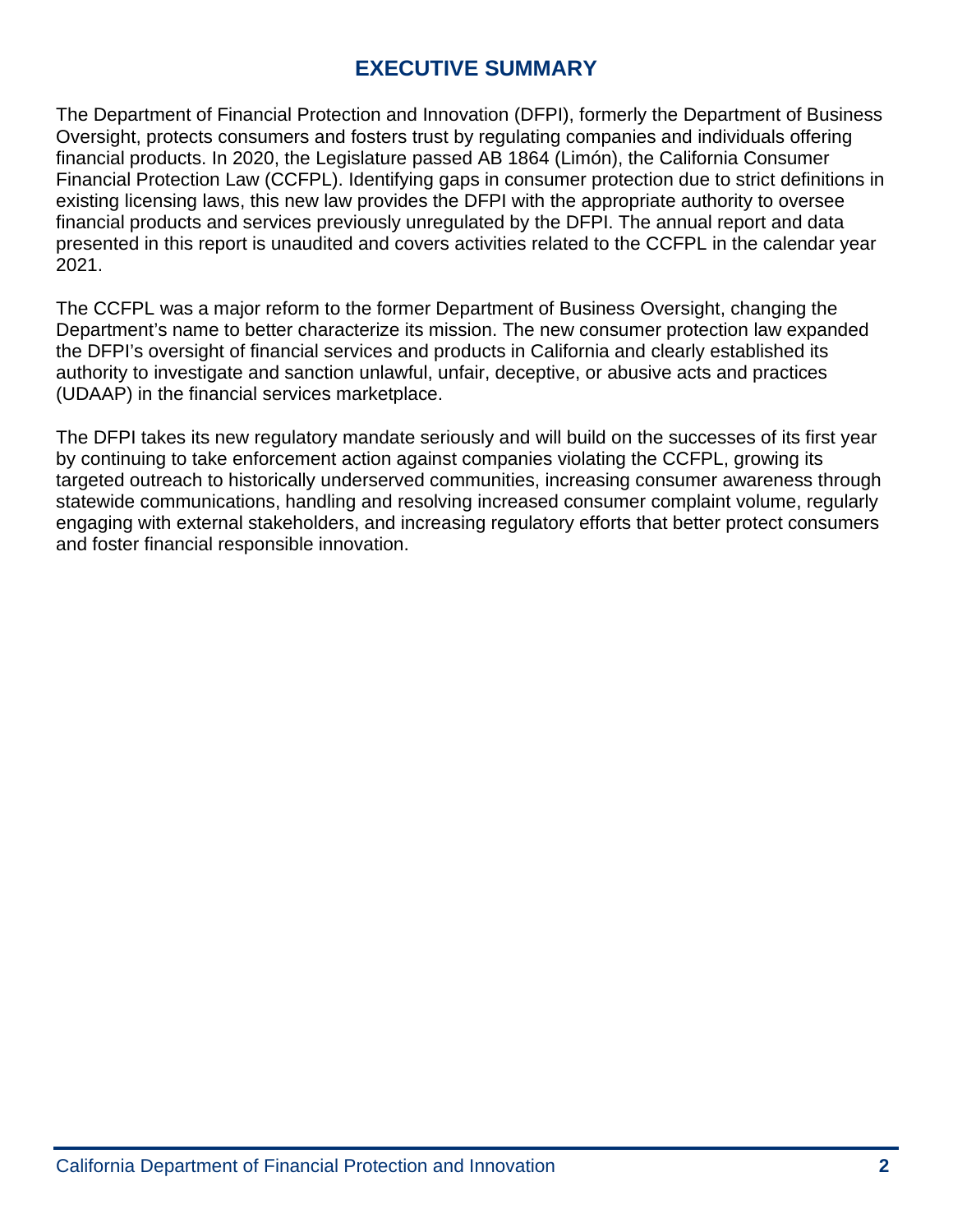# **KEY ACCOMPLISHMENTS**

<span id="page-5-0"></span>The CCFPL provides the Department with the appropriate authority to oversee financial products and services previously unregulated by the Department, including debt collectors, credit repair and debt relief companies, private postsecondary education financing, rent-to-own services, and certain financial technology or "fintech" service providers.

One year after implementing one of the most expansive consumer protection laws in the country, the DFPI has collected close to \$1 million in restitution for consumers from enforcement actions, initiated three significant rulemaking packages, fielded hundreds of additional complaints related to the law, and held dozens of meetings with community, industry, and governmental stakeholders to raise awareness of the new law and the DFPI's expanded authorities.

Related implementation activities are highlighted below.

#### <span id="page-5-1"></span>**Regulatory Activities**

In 2021, the DFPI issued four invitations for comments to solicit stakeholder feedback on various aspects of implementation of the CCFPL. DFPI received 76 comment letters. The top categories of interest to external stakeholders were:

- Process and procedures that covered persons must follow in responding to consumer inquiries, as distinguished from consumer complaints.
- The definitions of "unfair" and "deceptive" practices by providers of products and services to small businesses.
- Whether products such as income share agreements, earned wage access, and bail bond premium financing should be licensed under other laws such as the California Financing Law (CFL), the California Deferred Deposit Transaction Law (CDDTL), and Debt Collection Licensing Act (DCLA) rather than registered under the CCFPL.

As of the end of 2021, the DFPI had three pending regulation packages pursuant to the CCFPL:

**Complaint procedures:** This proposed rulemaking covers procedures for a covered person or service provider to respond to consumer complaints and inquiries. The DFPI anticipates filing the package with the Office of Administrative Law (OAL) in the second quarter of 2022 with a target OAL approval date of March 2023.

**Commercial Financing UDAAP:** This proposed rulemaking covers definitions of and prohibition against unfair, deceptive, and abusive acts and practices (UDAAP) in connection with the offering or providing of commercial financing or other financial products and services to small business recipients, nonprofits, and family farms. The DFPI anticipates filing the package with OAL in the second quarter of 2022 with a target approval date of April 2023.

**Registration Categories, Phase 1:** This proposed rulemaking covers requirements related to registration of covered persons, record retention, and reporting. Four proposed initial registrant categories are: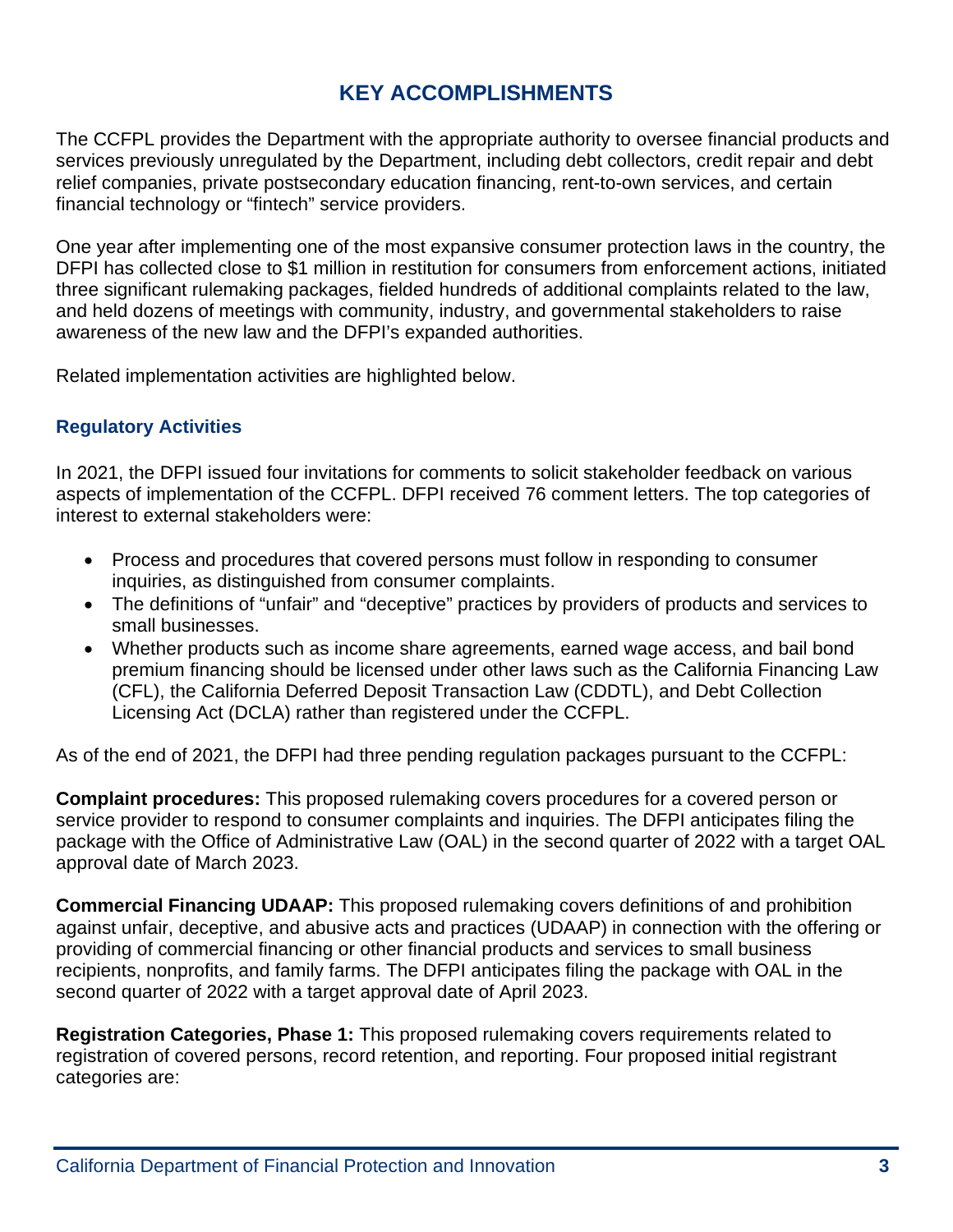- Debt settlement services
- Student debt relief services
- Postsecondary education financing
- Wage-based advances

The DFPI anticipates filing the package with the OAL in the third quarter of 2022, with a target OAL approval date of June 2023.

#### <span id="page-6-0"></span>**Enforcement Activities**

With its expanded authority, the DFPI gained jurisdiction over providers of financial products and services it had previously not regulated. In preparation for this expanded jurisdiction, the DFPI began to carefully study the products in new markets by collaborating with regulators, consumer groups, and industry to identify business sectors with egregious consumer harm.

During its first year with authority under the CCFPL, the DFPI proactively identified enforcement targets and opened 106 total investigations that resulted in 49 public actions under the new law. At the outset of 2021, there were 35 open investigations into new market areas and by the end of 2021 there were 106 open investigations. Enforcement reviewed 30 percent more complaints in 2021 than in 2020, an increase attributed to the new areas of oversight covered by the CCFPL.



The DFPI investigations resulted in 49 public enforcement actions, \$975,000 in restitution to consumers, and \$547,500 in penalties and included several "first of its kind" actions for the DFPI in areas such as:

**Debt Collection:** In September 2021, the DFPI issued its first action against a debt collection company, ordering it to stop violating state and federal laws and assessing \$375,000 in penalties.

**Student Debt Relief:** Between January and August

2021, the DFPI took five actions against separate student loan debt-relief companies for false advertising and collecting illegal fees, resulting in penalties and refunds of more than \$1.37 million.

**Earned Wage Access:** From January through August 2021, the DFPI investigated "earned wage access products" which resulted in 11 Memoranda of Understanding (MOUs) with market participants providing quarterly data reporting to the DFPI to inform future oversight efforts.

**Private Post-Secondary Education Financing:** In April 2021, the DFPI entered into an agreement with coding "boot camp" Lambda, Inc. to remove deceptive language from its contracts regarding students' ability to discharge certain types of financing through bankruptcy.

#### <span id="page-6-1"></span>**Research and Market Monitoring**

In September 2021, the DFPI created a research team to help the DFPI identify emerging financial activities, scout for unlawful, unfair, deceptive, and abusive practices, and make policy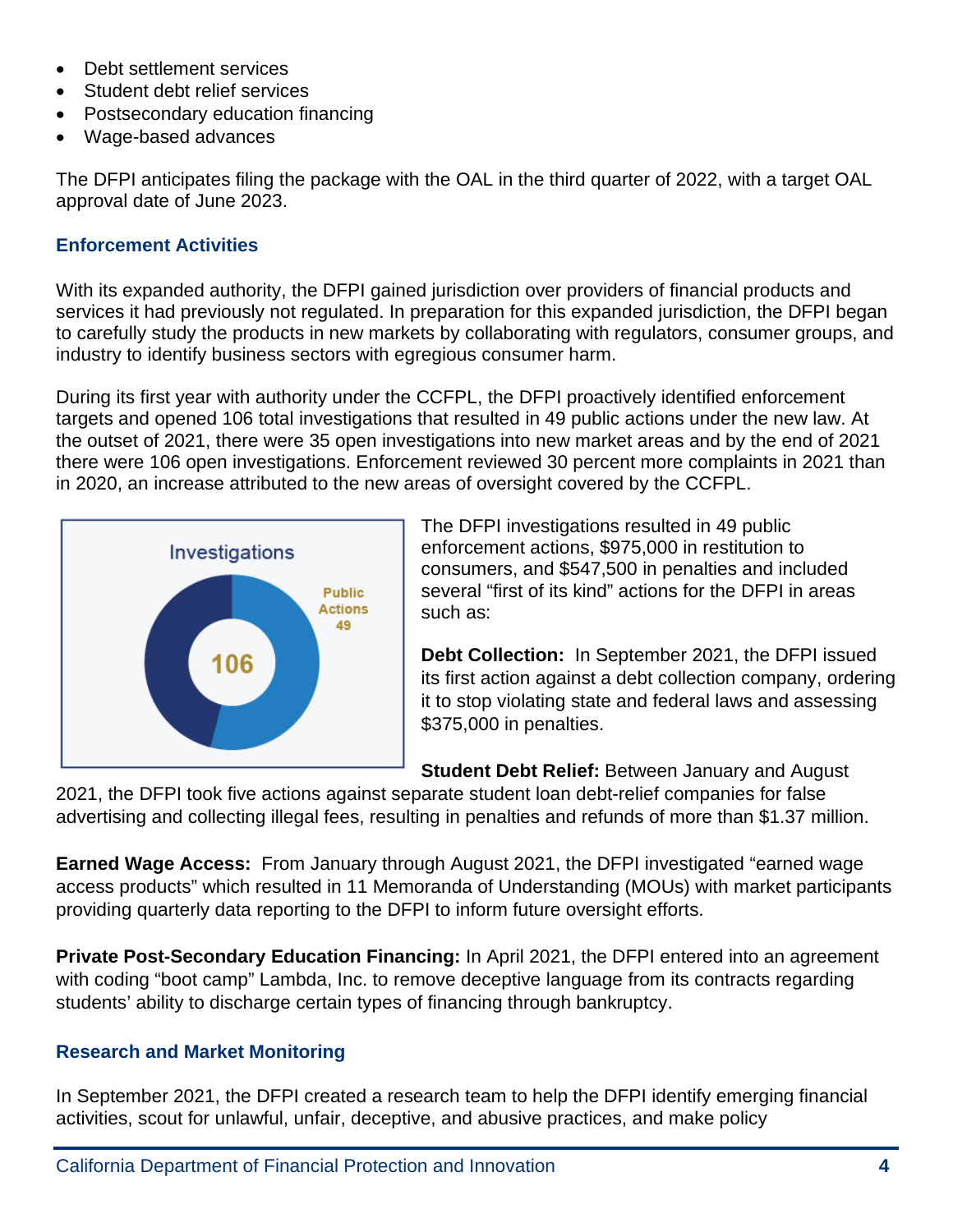recommendations based on consumer impact. The research team is in the process of evaluating DFPI's consumer complaint data to identify broader market trends that may pose risks to consumers.

#### <span id="page-7-0"></span>**Office of Financial Technology Innovation**

The Office of Financial Technology Innovation (OFTI) was created by the CCFPL to foster early dialogue with external stakeholders interested in responsible innovation in financial services. In 2021, OFTI met with dozens of companies, venture capitalists, lawyers, industry advocacy groups, federal and state financial regulators, consumer advocacy groups, and academics to better understand stakeholder perspectives on what constitutes responsible innovation in financial services. OFTI also participated in more than a dozen public events to publicize OFTI's activities and extend the invitation to meet. In addition to these meetings, OFTI held weekly virtual "office hours" open to all external stakeholders.

#### <span id="page-7-1"></span>**Consumer Complaint Handling and Resolutions**

In 2021, the Consumer Services Office (CSO) received 638 complaints regarding products and services subject to the CCFPL. The CSO processed complaints against 18 different types of new CCFPL-regulated services and produced responsive replies for consumers in 85 percent of complaints fully processed. Complaints submitted under the new law, which covered debt collection activities in the first year, increased each quarter, with a dramatic surge in the second half of the year when CCFPL complaints increased nearly 140 percent.



The top categories of complaints included debt collection, cryptocurrency, and "neo banks" (fintech companies partnering with banks to offer deposit account services). The top complaints appeared to be driven by communications efforts to raise awareness about the DFPI's expanded authority and mission. The CSO received

294 complaints involving debt collectors in 2021, with complaint volume spiking in the third quarter of the year. Of the total debt collector complaints, 124 were specifically related to F&F Management, Inc., a debt collection agency that was the subject of a Desist & Refrain order issued in September 2021. A third and fourth quarter spike in total CCFPL complaints is likely due to actions that the Department took to publicize its enforcement work, with a high number of complaints involving two specific companies, Chime Financial, Inc. and F & F Management. In Chime's case, an influx of complaints were received after the DFPI participated in a San Diego television story about the company. Complaints about the debt collection company spiked after the Department publicized its enforcement action.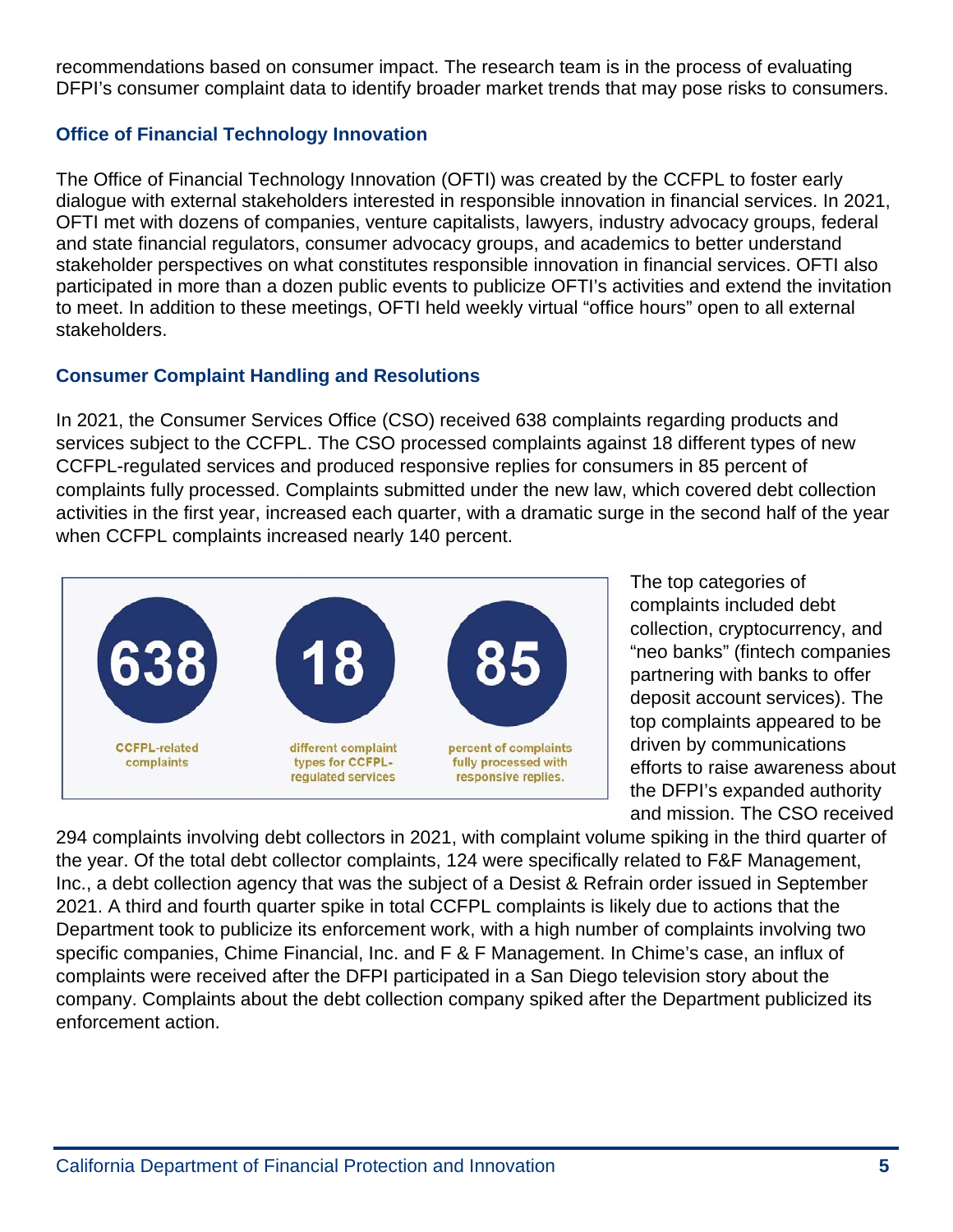#### <span id="page-8-0"></span>**Communications and Outreach**

In 2021, the DFPI held three roundtables with community groups on the CCFPL and held dozens of external stakeholder meetings on specific topics covered under the law. DFPI executives presented on the CCFPL at several events and conferences, for both industry trade groups and consumer advocates, and participated in media interviews to raise awareness about the new law and how it has expanded the DFPI's authority to regulate the financial services marketplace. DFPI also met with other government agencies at the state and federal level to brief them on CCFPL authorities and share information about pending actions.

In June 2021, the DFPI selected a vendor to run a statewide communications campaign authorized under the CCFPL. The vendor conducted four multilingual focus group discussions to assess familiarity with the DFPI, its services, and solicit feedback on prospective messaging. Multilingual marketing materials were created for digital, social media, print, radio, and outdoor media advertisements. A multilingual statewide communications campaign launched in February 2022 to familiarize consumers with how the Department can assist them with issues pertaining to financial service providers regulated under the new law.

The DFPI website team launched several new or updated website sections, including landing pages for the Consumer Financial Protection Division, Office of Financial Technology Innovation, and Office of the Ombuds.

The Communications and Outreach Division published more than a dozen CCFPL-related press releases in 2021, garnering coverage in local, state, and national news publications and outlets such as *The Sacramento Bee, Bloomberg News*, the *Los Angeles Times*, *ABC10 San Diego*, the *New York Times*, *Univision Sacramento*, and *Yahoo Finance*. The Division updated printed materials available in multiple languages.

**Targeted Outreach:** The CCFPL established a Targeted Outreach Team to focus on communities that have been historically underserved by the financial industry. Outreach specialists were hired to work with Military and Veterans, Students, Elderly and Seniors, and New Americans/Immigrants. The DPFI Targeted Outreach Team spent much of 2021 establishing networking connections with targeted demographics while continuing its mission of education and outreach. For 2021, most events the Targeted Outreach Team participated in or hosted were virtual, as the COVID-19 pandemic was still prevalent, and partners and attendees were reluctant to engage in in-person events. Regardless, the team was still able to participate in 141 events, with an estimated total attendance of more than 9,700, distributing more than 96,400 pieces of promotional and educational material.

In May, the Targeted Outreach team launched *Consumer Connection*, a monthly email newsletter which has gained over 640 subscribers. The team has also hosted over 44 presentations to seniors, military/veterans, new Americans, and students, including two *Zoom* webinars with participation from CalVet, the VFW, and the U.S. Department of Veterans Affairs.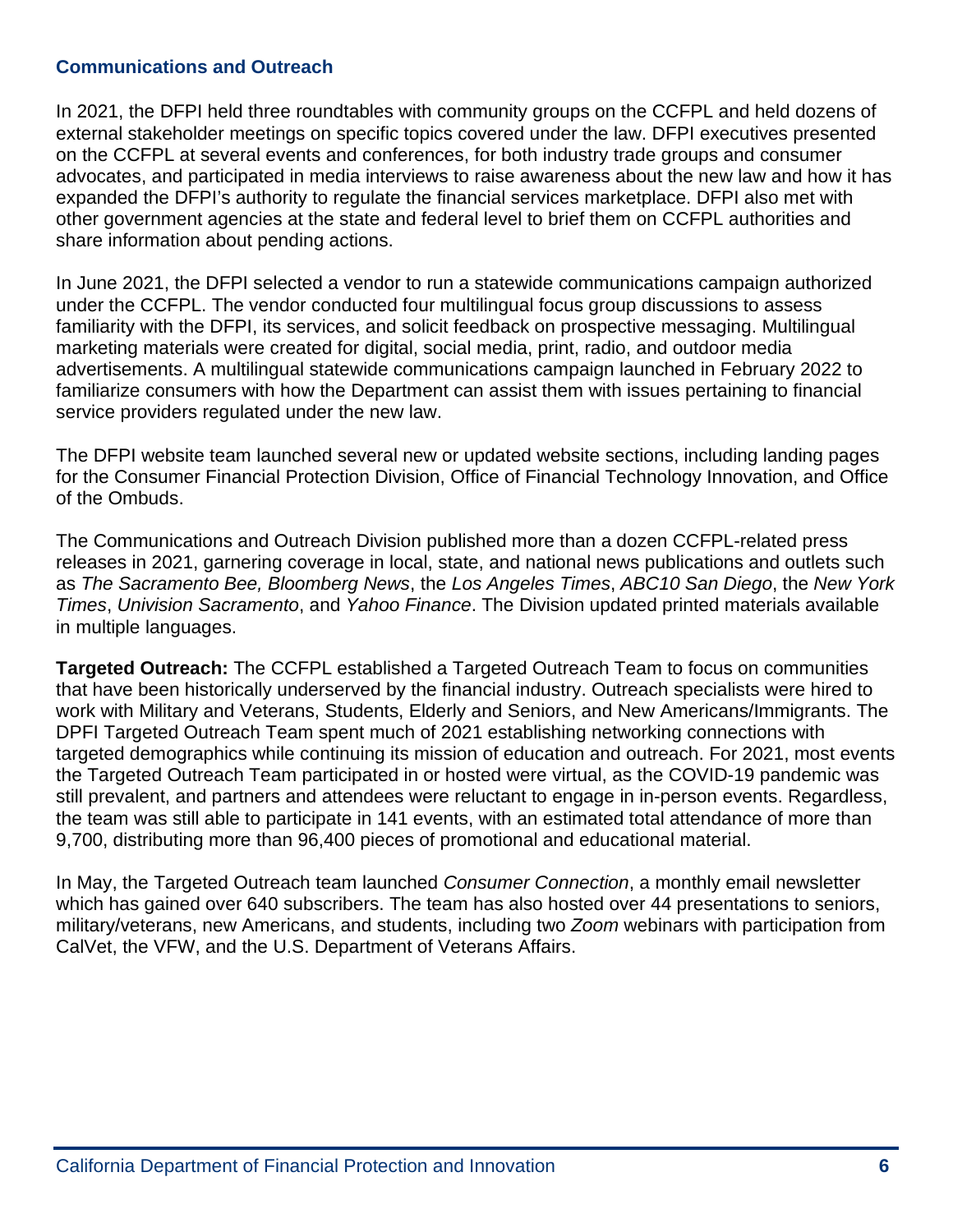

**Website:** The DFPI website saw an increase of approximately 45,000 users (8.2%) from 2020 to 2021, and an increase of nearly 240,000 (66.9%) annual users since 2017.

In 2020, nearly the same number of users reached the site via organic search and directly, approximately 240,000. In 2021, the number of users who found DFPI's website via search went up significantly, approximately 65,000 users (25.9%), while direct users stayed relatively the same. Users who found their way to the DFPI website via search has increased by about 10,000 annual users (46.0%) since 2017. Users finding their way to the DFPI website via social media nearly tripled (from approximately 5,000 users to more than 15,000 users) from 2020 to 2021 and has increased by more than 20 times (2084.1%) since 2017.

While there is a natural volatility to the website for the state's financial regulator, which serves three distinct audiences: the Department's licensees, California consumers, and the news media, each of these trends can be attributed at least in part to the rollout of the CCFPL, including a new Department name as well as subsequent communications and outreach efforts.

**Social Media:** The DFPI's digital strategy has focused on providing education and awareness of the CCFPL through continuous communication of enforcement actions/orders, policies, and services and what they mean for consumers. The DFPI has implemented tools for deep social listening to track online conversations about new financial products and services the Department regulates and created streamlined methods for content creation. The DFPI has added capability to follow mentions on social media and respond to them in real-time. Additionally, the Department continues to analyze statistics to make messaging site-specific and increase engagement.

Many of the DFPI's most successful social media posts were CCFPL-related, specifically enforcement/administrative actions and those providing additional information about financial technology or fintech products. There was an increase in followers from industry users with verified accounts on Twitter. There has been a significant increase in "tags" on Twitter, where consumers created posts using the @ feature to include the Department in conversations where they are seeking resolutions with service providers.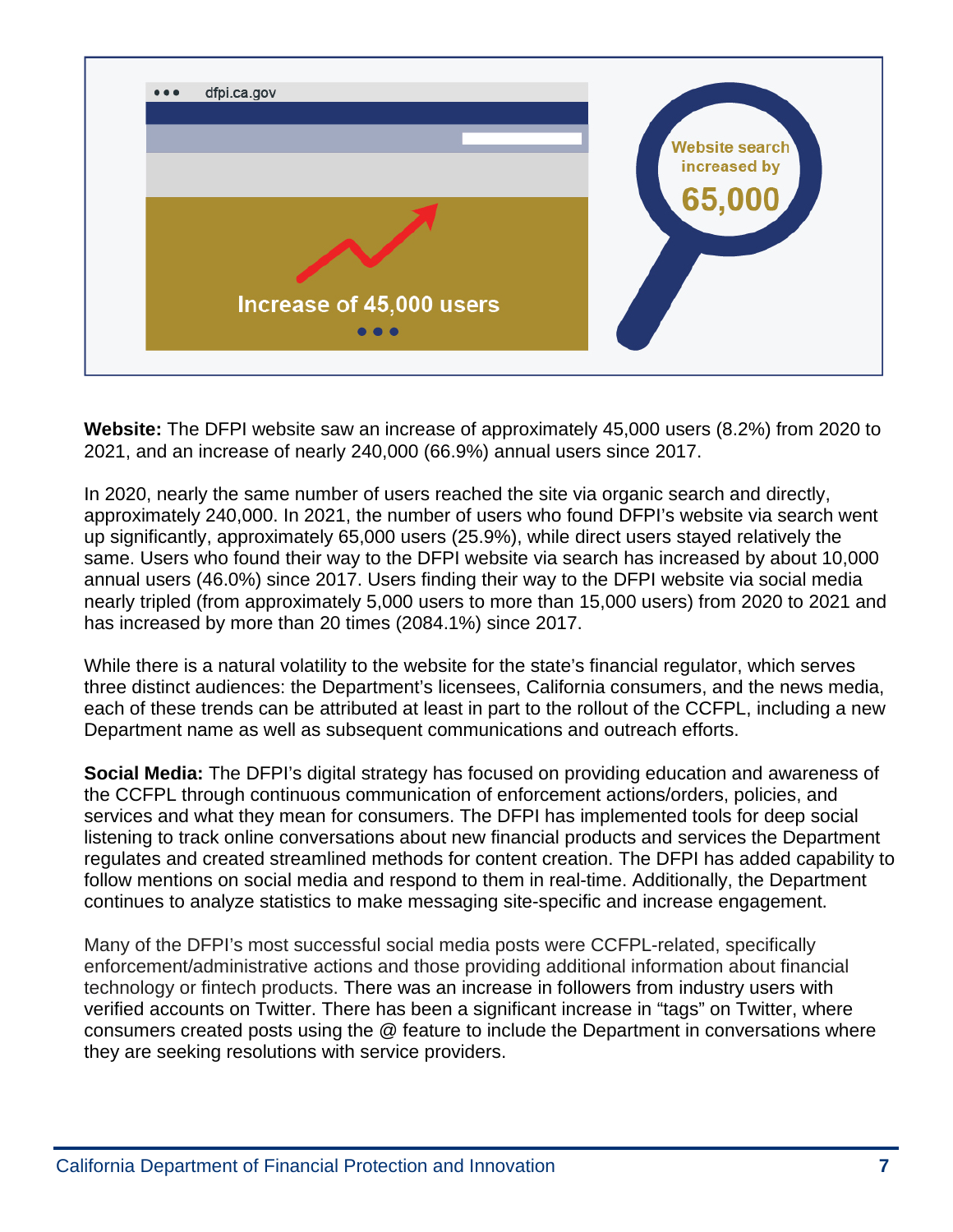## **CONCLUSION**

<span id="page-10-0"></span>The DFPI made substantial progress in its first year of CCFPL implementation and is grateful to all stakeholders, including the Newsom Administration and the Legislature, for their continued input and support.

The DFPI continues to implement the CCFPL through rulemaking, enforcement, complaint handling, market research, proactive stakeholder outreach and communications, recruitment and hiring, and working with the Legislature and the Governor's Office on statutory and budgetary changes to enhance the operations and authority of the DFPI.

The development of formal regulations in the coming months for the oversight of new covered persons will allow the Department to fulfill the mandate of effective oversight of additional sectors of the state's financial services marketplace.

The market research functionality of the DFPI will expand as it hires additional staff and begins inhouse and collaborative research projects into new financial services and products.

The Office of Financial Technology Innovation will continue to reach out to entrepreneurs, business innovators, and academics to facilitate the Department's monitoring and response to breakthroughs in financial services.

The DFPI has made significant strides in successful implementation of the CCFPL in its first year. The Department expects continued success as progress is made in effectively carrying out the mandate of the CCFPL.